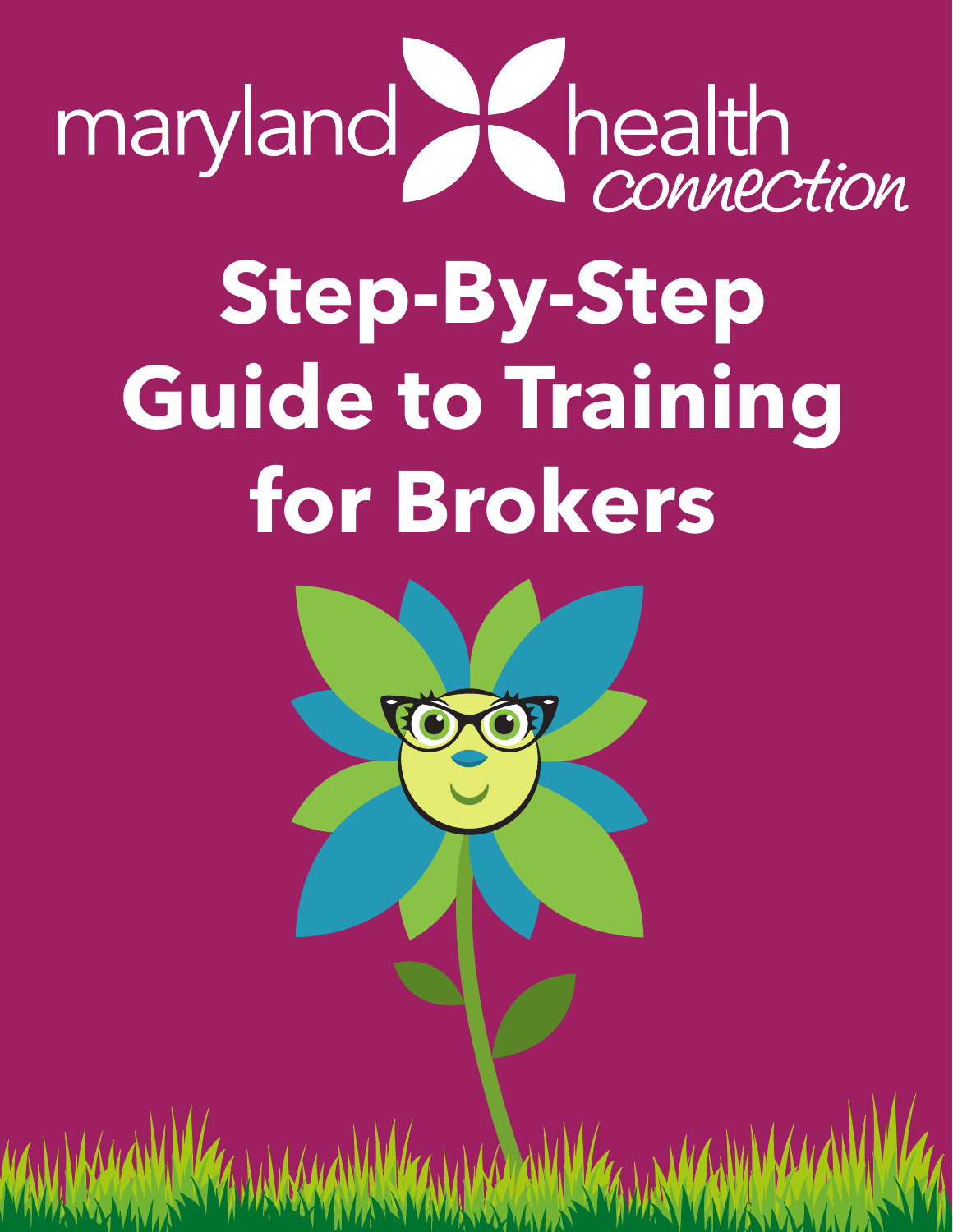#### **Introduction & Overview**

This document provides Brokers who are seeking authorization with Maryland Health Benefit Exchange a step by step guide for accessing The MHBE Portal for CAW Registration & Application to complete the required training for the 2021-2022 plan year. Follow these instructions in order to fulfill your training obligations and ensure that you are able to assist your clients with their enrollments.

#### **Major Training Milestones for the 2021-2022 Open Enrollment Period**

Accessing the required training for Brokers seeking authorization can be described in three major steps.

1. Create a The MHBE Portal for CAW Registration & Application and Complete Broker Application specific to your broker role.

2. Once your application has been approved; you will have access to your training applicable to your broker rrole.

3. Complete the required online training for OE 2021-2022 (See Chart below). Required training must be completed within in 45 days once your application is approved.

#### **OE 2021-2022 Training Requirement Chart**

## Table of Contents

|  |   | This document provides Brokers who are seeking authorization with Maryland I<br>step guide for accessing The MHBE Portal for CAW Registration & Application<br>for the 2021-2022 plan year. Follow these instructions in order to fulfill your tra |
|--|---|----------------------------------------------------------------------------------------------------------------------------------------------------------------------------------------------------------------------------------------------------|
|  |   | you are able to assist your clients with their enrollments.                                                                                                                                                                                        |
|  |   |                                                                                                                                                                                                                                                    |
|  |   | Major Training Milestones for the 2021-2022 Oper                                                                                                                                                                                                   |
|  | 6 | Accessing the required training for Brokers seeking authorization can be descri                                                                                                                                                                    |
|  |   | 1. Create a The MHBE Portal for CAW Registration & Application and Comple<br>your broker role.                                                                                                                                                     |
|  |   | 2. Once your application has been approved; you will have access to your training                                                                                                                                                                  |
|  |   | 3. Complete the required online training for OE 2021-2022 (See Chart be<br>completed within in 45 days once your application is approved.                                                                                                          |
|  |   | OE 2021-2022 Training Requirement                                                                                                                                                                                                                  |
|  |   |                                                                                                                                                                                                                                                    |
|  |   | OE 21-22 Training Requirement Chart (√ =required)                                                                                                                                                                                                  |

| Course                                               | <b>New Broker:</b><br>Individual and<br><b>SHOP</b> | <b>New Broker</b><br><b>Individual</b><br>Only | <b>New</b><br><b>Broker:</b><br><b>SHOP</b><br>Only | <b>Returning</b><br><b>Broker:</b><br><b>Individual</b><br>and SHOP | <b>Returning</b><br><b>Broker:</b><br><b>Individual</b><br>Only | Returning<br><b>Broker:</b><br><b>SHOP</b><br>Only |
|------------------------------------------------------|-----------------------------------------------------|------------------------------------------------|-----------------------------------------------------|---------------------------------------------------------------------|-----------------------------------------------------------------|----------------------------------------------------|
| 2021 Pre-Authorization<br><b>Training Curriculum</b> | ✔                                                   | $\checkmark$                                   | $\checkmark$                                        | n/a                                                                 | n/a                                                             | n/a                                                |
| 2021 Annual Training<br>Curriculum                   | $\checkmark$                                        | $\checkmark$                                   | $\checkmark$                                        | $\checkmark$                                                        | $\checkmark$                                                    | $\checkmark$                                       |
| <b>Consumer Portal System</b><br>Training 2021       | $\checkmark$                                        | $\checkmark$                                   | $\checkmark$                                        | optional                                                            | optional                                                        | optional                                           |
| <b>Small Biz Direct Enroll-</b><br>ment Webinar      | optional                                            | n/a                                            | optional                                            | n/a                                                                 | n/a                                                             | n/a                                                |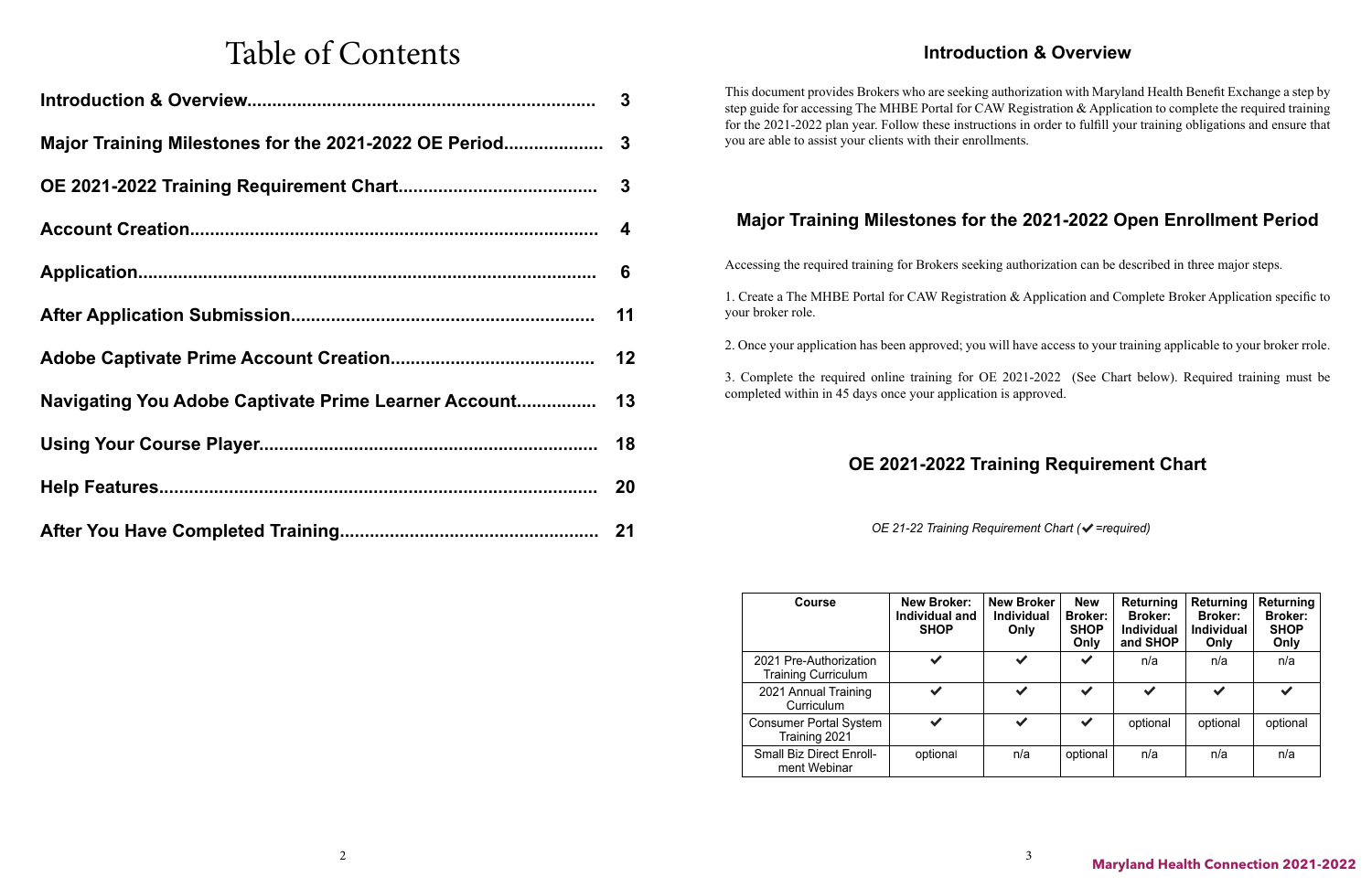<span id="page-2-0"></span>Go to [https://mhbe.force.com/training/CustomCommunityLogin](https://mhbe.force.com/training/CustomCommunityLogin ) 

If you already have a MHBE Portal for CAW Registration & Application Account, skip the application step.

| <b>BA</b><br>We Dada not called a photographer to play<br>maryland | 开工作<br>$\infty$                                                                                                                                                                                                                                                                                                                 |
|--------------------------------------------------------------------|---------------------------------------------------------------------------------------------------------------------------------------------------------------------------------------------------------------------------------------------------------------------------------------------------------------------------------|
| <b>ENGINE</b><br><b>Low retire</b><br><b>Mary's British</b>        | Welcome to the MHBE Portal for CAW<br>Registration and Application                                                                                                                                                                                                                                                              |
| mits<br><b><i>Electronical</i></b> Aut                             | In Glossow resistantly in gilber Regular, including pages.<br>2. We have a market when the above the concentration in appropriation<br>above any residence works side of the desire members and in an eligible at well who wants<br>FLU.S.                                                                                      |
| Elecció Personali?<br><b>Carriera</b>                              | To hand, you should go at a paper of your substitute in the colors, problem and we are three settings<br>surface: "New 244 horder I had these opportunit"<br>E. Flow on children comes that was national, and if factor At 7 Bellevilles Prifac wanted<br>THE REPORT OF THE THEFT WAS CITED FOR THE REPORT OF THE REPORT OF THE |
| <b>MARYLAND</b>                                                    | Those P Counsel by Edges of Inspection painted in the Paraget P Conservation in A Kape                                                                                                                                                                                                                                          |

Select the Register link.

| U.S. D. K. Recenterate compression that                                                                                                                                                                                                                                                                                                                                                          | $11.3 - 0.2.4$ |
|--------------------------------------------------------------------------------------------------------------------------------------------------------------------------------------------------------------------------------------------------------------------------------------------------------------------------------------------------------------------------------------------------|----------------|
| maryland health                                                                                                                                                                                                                                                                                                                                                                                  |                |
| Victions of NETs along Projected Propication Page: Process and Ablah Interplayers a men added Your parameters and be a most 10 discounts limit and thirds from<br>We in the entity and holders. Please contact was furnished as a Roman and provide a rest to provide a rest of the contact of the contact of the contact of the contact of the contact of the contact of the contact of the con |                |
| Fort Same                                                                                                                                                                                                                                                                                                                                                                                        |                |
| Are-<br>Lat kors                                                                                                                                                                                                                                                                                                                                                                                 |                |
| <b>ATM</b>                                                                                                                                                                                                                                                                                                                                                                                       |                |
| the hispanisor of this prints aren                                                                                                                                                                                                                                                                                                                                                               |                |
| <b>Porseio c</b>                                                                                                                                                                                                                                                                                                                                                                                 |                |
| <b>Garden Fourners'</b>                                                                                                                                                                                                                                                                                                                                                                          |                |
|                                                                                                                                                                                                                                                                                                                                                                                                  |                |
|                                                                                                                                                                                                                                                                                                                                                                                                  |                |

Complete the registration form by entering your First Name, Last Name, Email, and create a password (Password should be at least 10 characters long and a mix of characters and numbers). Click the submit button.

You will receive a confirmation email with the subject "Welcome to MHBE Portal for CAW Registration and Application Portal" The email contains the Welcome to MHBE Portal for CAW Registration and Application Portal link: [https://mhbe.force.com/training/CustomCommunityLogin](https://mhbe.force.com/training/CustomCommunityLogin ) so that you can complete and submit an application for the Maryland Health Connection CAW role in which you will be working.



Click on the Home Tab. This shows an overview of the information you entered when creating an account as well as any CAW roles that were approved and assigned to your account.



**Account Creation** Click on the link provided in the confirmation email and enter you login credentials you created during registration.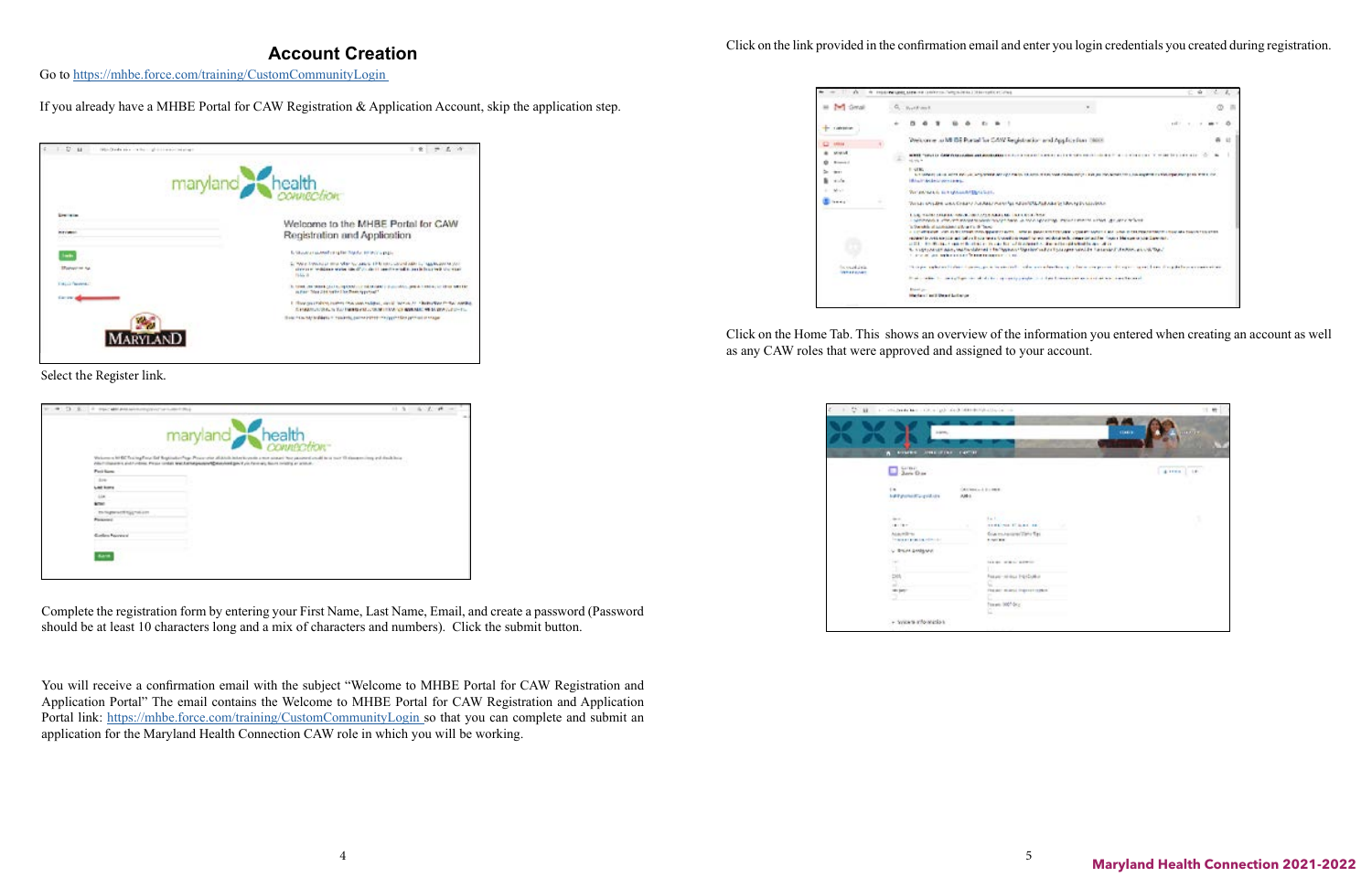#### **Application**

<span id="page-3-0"></span>Click on the Applications tab. Click on the Create New Application button.

| a writer continue commi-<br>$\sim$                                                                                                                                                                                                                                                                                                                                                                                                                                                                                  |                                                                                                                                                                                                                                                                                                                                                                                                                                                                             | <b>Contractor</b>                                                                                               |
|---------------------------------------------------------------------------------------------------------------------------------------------------------------------------------------------------------------------------------------------------------------------------------------------------------------------------------------------------------------------------------------------------------------------------------------------------------------------------------------------------------------------|-----------------------------------------------------------------------------------------------------------------------------------------------------------------------------------------------------------------------------------------------------------------------------------------------------------------------------------------------------------------------------------------------------------------------------------------------------------------------------|-----------------------------------------------------------------------------------------------------------------|
| $\Box$ Keepingtown +                                                                                                                                                                                                                                                                                                                                                                                                                                                                                                |                                                                                                                                                                                                                                                                                                                                                                                                                                                                             | are elector                                                                                                     |
| $\frac{1}{2} \left( \frac{1}{2} \right) \left( \frac{1}{2} \right) \left( \frac{1}{2} \right) \left( \frac{1}{2} \right) \left( \frac{1}{2} \right) \left( \frac{1}{2} \right) \left( \frac{1}{2} \right) \left( \frac{1}{2} \right) \left( \frac{1}{2} \right) \left( \frac{1}{2} \right) \left( \frac{1}{2} \right) \left( \frac{1}{2} \right) \left( \frac{1}{2} \right) \left( \frac{1}{2} \right) \left( \frac{1}{2} \right) \left( \frac{1}{2} \right) \left( \frac$<br>THE REPORT OF THE PARTY OF THE PARTY. | I was reason<br><b>All Linux Facts</b><br>with the control of                                                                                                                                                                                                                                                                                                                                                                                                               | <b>STATISTICS</b><br>and completely                                                                             |
| the probability of the second control of the second control of the second control of the second control of the                                                                                                                                                                                                                                                                                                                                                                                                      |                                                                                                                                                                                                                                                                                                                                                                                                                                                                             | the control of the second control of the control of the control of the control of the control of the control of |
|                                                                                                                                                                                                                                                                                                                                                                                                                                                                                                                     | TELEVISION CONTROL<br><b>POST CALL TO</b><br>with a change added to the<br>$\label{eq:3.1} \frac{1}{2} \left( \frac{1}{2} \left( \frac{1}{2} \frac{1}{2} \frac{1}{2} \frac{1}{2} \frac{1}{2} \frac{1}{2} \frac{1}{2} \frac{1}{2} \frac{1}{2} \frac{1}{2} \frac{1}{2} \frac{1}{2} \frac{1}{2} \frac{1}{2} \frac{1}{2} \frac{1}{2} \frac{1}{2} \frac{1}{2} \frac{1}{2} \frac{1}{2} \frac{1}{2} \frac{1}{2} \frac{1}{2} \frac{1}{2} \frac{1}{2} \frac{1}{2} \frac{1}{2} \frac$ |                                                                                                                 |

Select your role in which you are applying for Maryland Health Connection from the drop down menu and click continue.

#### **Enter requested information into the application fields:**

- Company/Agency Name this appears on the website
- Company Agency Website this appears on the website
- Languages spoken other than English this will appear on the website
- Do you want your info to appear in search? the default is yes. If unchecked, you will not appear in the Find Assistance search
- Assistance Offered Email this will appear on the website
- Assistance Offered in Person this will appear on the website
- Assistance Offered Phone this will appear on the website
- National Producer Number ensure this number matches your license
- Maryland Insurance License Number ensure this number matches your license
- Authorization for Individual Exchange? this is to individual insurance to Maryland residents
- Seeking Authorization for SHOP Exchange this is to sell group insurance to small businesses
- Are you a Captive Producer? this is only if you work directly with one carrier
- What Connector Entity Region do you work? (What region do you primarily work with?) this is used by Connector Entities to refer consumers to producers

| New Applio |  |  |  |
|------------|--|--|--|
|            |  |  |  |

|                                            | $\vee$ Application Information                                        |                                                         |                |
|--------------------------------------------|-----------------------------------------------------------------------|---------------------------------------------------------|----------------|
| New Application                            | Producer Type<br>Company/Agency Name                                  | Application Type<br>New Application<br>System ID        |                |
| Select a record type                       | Company Agency Website                                                | Application Status<br>In Progress<br>Application Number |                |
| Application Counselor                      | Languages spoken other than English                                   | Contact                                                 |                |
| Application Counselor Program              | Available<br>Chosen<br>×.<br>Albanian<br>m                            | *National Producer Number                               |                |
| Consolidated Service Center Representative | Arabic                                                                |                                                         |                |
| Navigator                                  | ٠<br>Bosnian                                                          | "Maryland Insurance License Number. O                   |                |
| • Producer                                 | Cantonese<br>$\rightarrow$                                            | "Authorization for individual Exchange?                 |                |
|                                            | Do you want your info appear on search?<br>$\overline{\phantom{a}}$ 0 | $\n  blue$                                              | ٠              |
|                                            | Assistance Offered Email                                              | "Seeking Authorization For SHOP Exchange? @             |                |
| Next<br>Cancel                             | G.<br>Assistance Offered In Person<br>ū.                              | --None--<br>"Are you a Captive Producer? @              | $\blacksquare$ |
|                                            | Assistance Offered Phone                                              | --None-                                                 | $\mathbf{w}$   |
|                                            | 日                                                                     | If Yes, For which Carrier?                              |                |
|                                            |                                                                       | -None-                                                  | ÷              |
|                                            |                                                                       | "What Connector Entity Region do you work               |                |
|                                            |                                                                       | --None-                                                 | $\mathbf{w}$   |
|                                            |                                                                       | *Created By ID                                          |                |

cation: Producer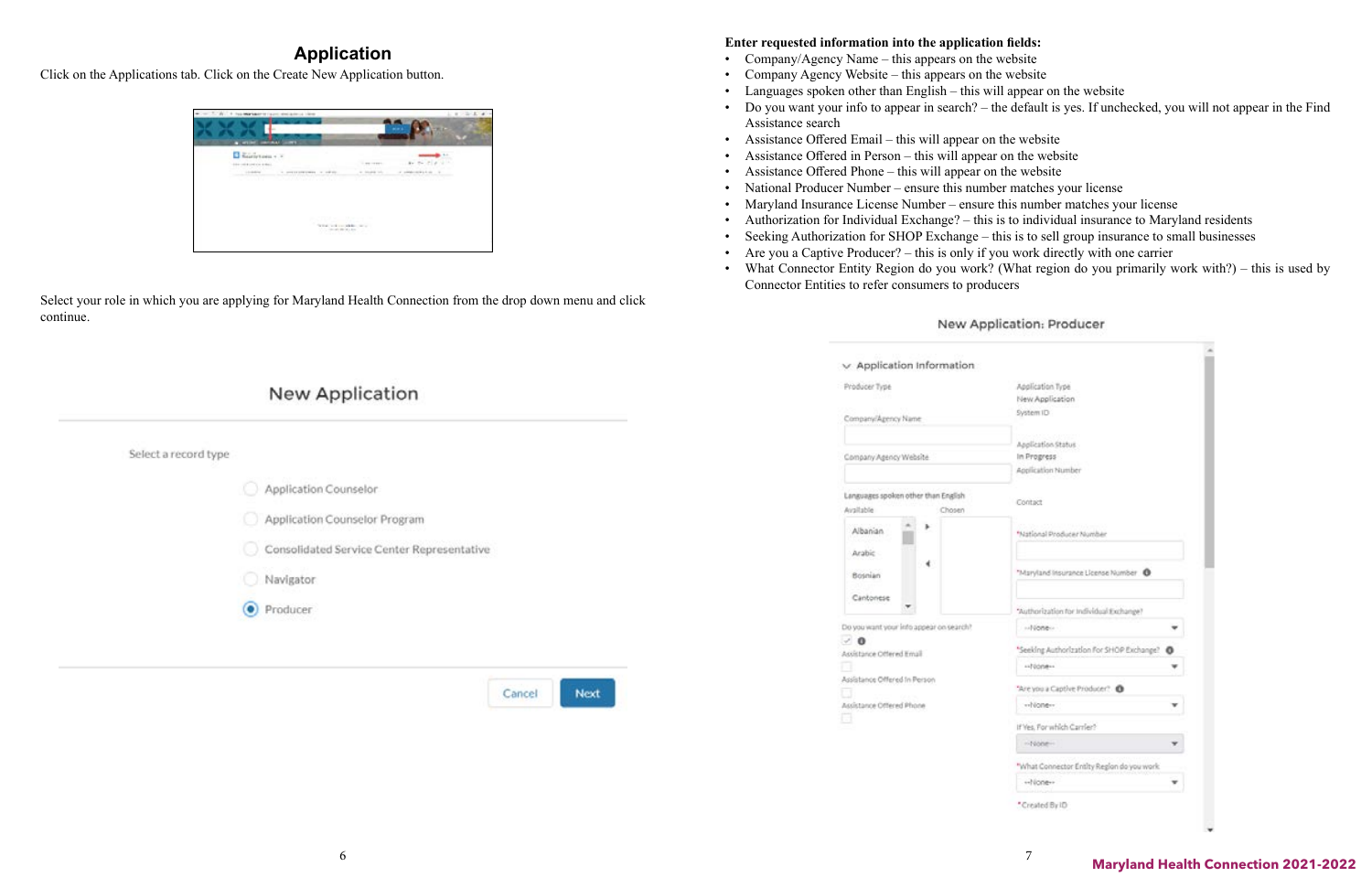Enter your Address Information:

- Please be sure to choose the correct state if you do not reside in MD.
- If your Mailing address is not the same as your business address, type your address in the Mailing Address fields.
- If your Mailing address is the same as your business address, check the box.

| * Business Address Line 1 | Is Malling & Business Address the same?<br>Ò |
|---------------------------|----------------------------------------------|
| Business Address Line 2   | Malling Address Line 1                       |
| *Business City            | Mailing Address Line 2                       |
| *Business State           | Malling City                                 |
| MD                        | $\overline{\mathbf{w}}$                      |
| *Business Zip Code        | Mailing State                                |
|                           | MD.<br>٠                                     |
| Business County           | Mailing Zip Code                             |
|                           |                                              |

Brokers will need to download the Non-Exchange Entity Agreement (NEEA) and the Attestation. Instructions to complete these documents:

Attestation should be completed as follows: On the last page, print your name, NPN, sign your name, and print date of signature

NEEA should be completed as follows:

Page 1 - print your name

Page 9 - print your address, name, phone number, and email address

Page 10 - On the right side, under Non-Exchange Entity: By: Sign your name Name: Print your name Title: Print your title Date: Print date of signature

|                | * Upinad Attachments                     |   |                            |                 |                  |
|----------------|------------------------------------------|---|----------------------------|-----------------|------------------|
| Select<br>Type | Select Attachment Type                   | ٠ | Choose File No file chosen | uprest          |                  |
|                | Select Attachment Type<br>180            |   |                            |                 |                  |
| Action         | Atlentation<br>NEEA<br><b>MD License</b> |   | Statute                    | Expiration Date | <b>Void Till</b> |

Enter your Contact Information:

- Work Phone this will appear on the website
- If you will be using a different phone number for MFA, type the cell phone number in the MFA Cell Phone field
- If you are using your work cell phone for MFA, check the box
- Business Email this will appear on the website
- If you will be using a different email address for MFA, type the email address in the MFA Email Address field
- If you are using your business email address for MFA, check the box

| * Work Phone                   | Use for MFA? (Must be a cell Phone) @<br>o |
|--------------------------------|--------------------------------------------|
| * Business Email               | Use Business email for MEA? @<br>o         |
| <b>MFA Contact Information</b> |                                            |
| MIACell Phone ®                | MIA Email Address @                        |
|                                |                                            |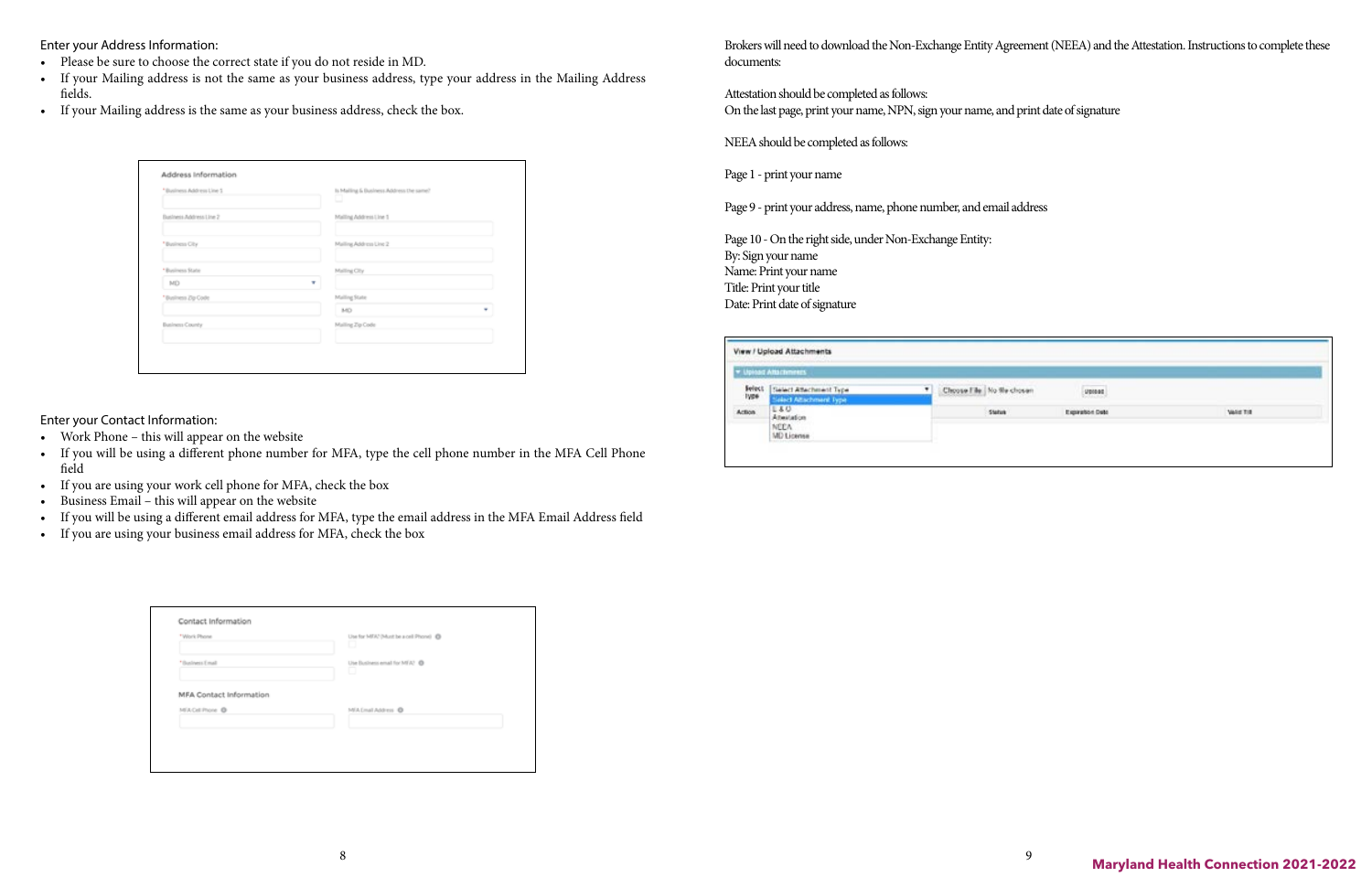After documents are loaded and the application is signed, brokers will need to click "Submit for Approval" at the top of the page

| Application<br>$\bullet$<br>AN-004228 |                          | Edit<br>Submit for Approval<br>Ramon<br>٠ |
|---------------------------------------|--------------------------|-------------------------------------------|
| <b>Application Detail</b>             |                          | Approval History (0)                      |
| Brocholm Type-<br>Individual And SHOP | Record Type:<br>Producer | D Open Activities (0)                     |
| Company/Agency Name                   | Contact<br>Test Lorie    | Activity History (0)                      |
| Company Agency Website                | Created By               |                                           |

A box will pop up and brokers should click Submit comments are not necessary.



<span id="page-5-0"></span>You will need to check the I Understand box and click "Sign"

You will also receive a confirmation email regarding the approval of your application.

Once the application is approved, you should look for a communication from Adobe Captivate Prime inviting them to create an account and login. You should receive this email within 3-5 business days after receiving approval.



After you have submitted your application, it will appear in your applications tab as "submitted."

|           |                        | MYHOME APPLICATIONS CHATTER |                   |  |
|-----------|------------------------|-----------------------------|-------------------|--|
| G.        | Applications           |                             |                   |  |
| System Id |                        | <b>USIN AGOS TRUSS</b>      | Contact<br>233.57 |  |
|           | ハウストラウンド<br>816-007593 |                             |                   |  |

### **After Application Submission**

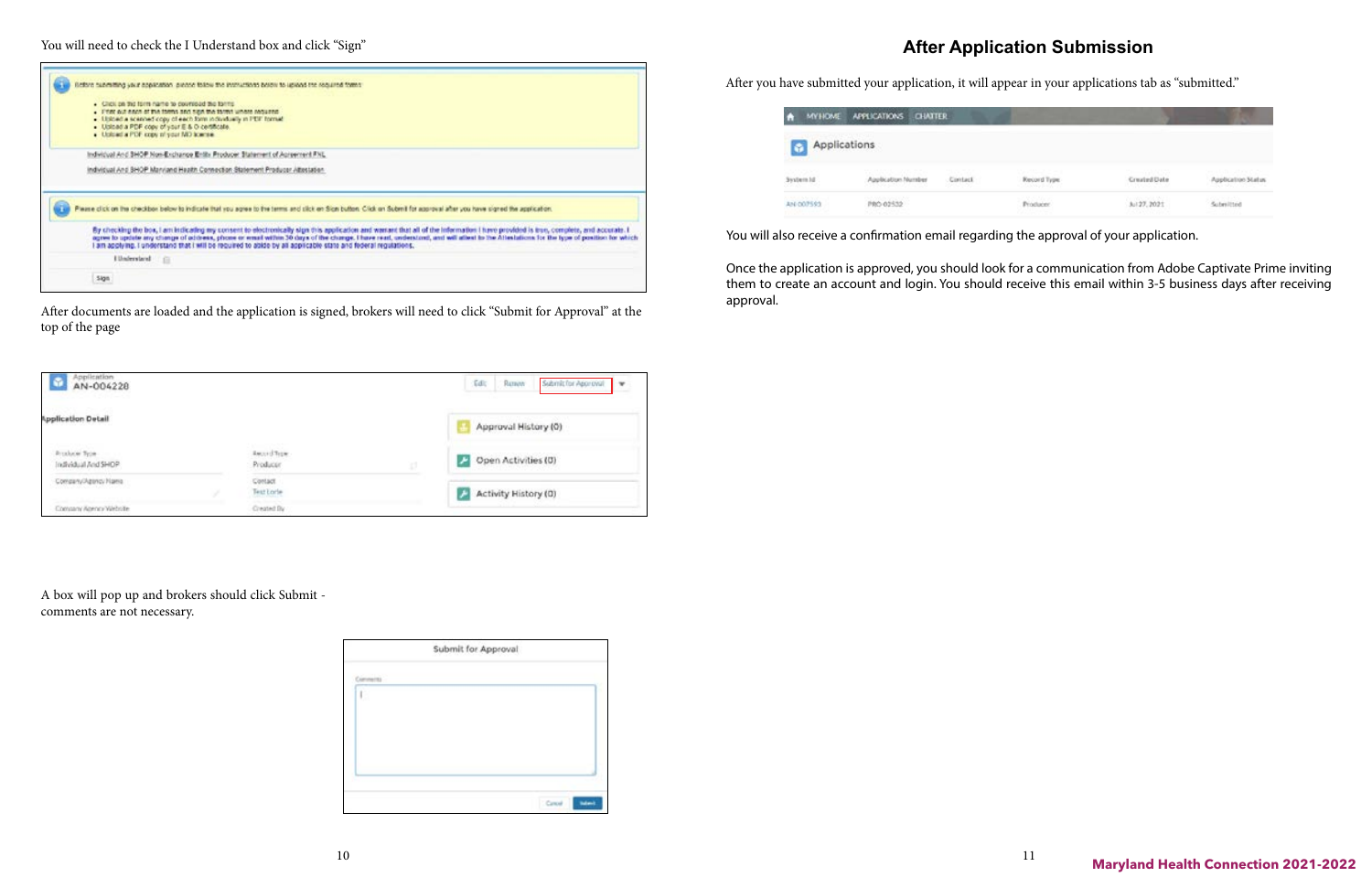#### **Adobe Captivate Prime Account Creation**

<span id="page-6-0"></span>Adobe accounts that have been created with your work email (IE, maryland.gov or other official email domains) are acceptable to use for your training profile.

In addition, please make note as you create your account that your password must:

- Include at least one number or symbol
- Include both upper and lower case latin characters
- Be at least 8 characters long.

| First name                                          | Last name |  |   |
|-----------------------------------------------------|-----------|--|---|
| Email address                                       |           |  |   |
| Password                                            |           |  |   |
| Your password needs to:                             |           |  |   |
|                                                     |           |  |   |
| include at least one number or symbol.              |           |  |   |
| include both lower and upper case latin characters. |           |  |   |
| be at least 8 characters long:                      |           |  |   |
| United States                                       |           |  | w |
| Date of birth <sup>0</sup>                          |           |  |   |

Upon opening Captivate Prime, you will see your dashboard:



Dashboard helps you organize your training. It can be customized clicking the gear button in the upper right corner.

| i i La           |               |                                         |             |
|------------------|---------------|-----------------------------------------|-------------|
| keral Teori      |               |                                         | Colorado de |
|                  |               |                                         |             |
| <b>HABILIANS</b> |               |                                         |             |
|                  | ning Calendar |                                         |             |
| ø                | œ             | m                                       | -91         |
|                  |               | 固                                       |             |
|                  |               | inse vånns planned för till supertrager |             |
|                  |               |                                         |             |
|                  |               |                                         |             |
|                  |               |                                         |             |



### **Navigating You Adobe Captivate Prime Learner Account**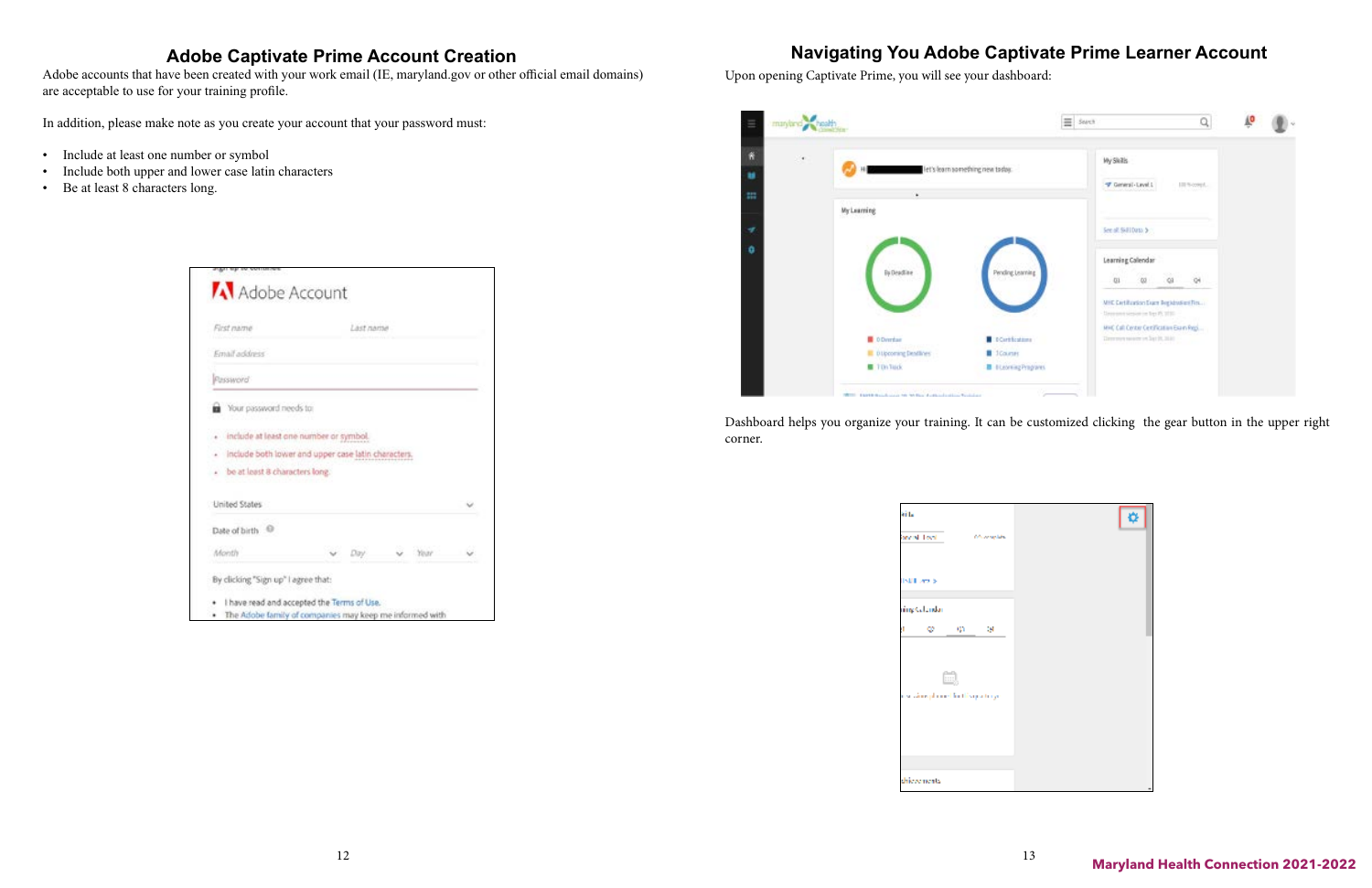When you click on the gear button, a dotted line will appear around your profile. Once it does, you can drag and drop the "widgets" (pieces of your profile) around within that space to organize them the way you prefer.

et's learn something new today.

 $\equiv$  Swet

My Skills

T General-Level 1

See at \$410m b

Learning Calendar

 $\begin{array}{ccccccccccccc} \text{(i)} & & \text{(ii)} & & \text{(iii)} & & \text{(iv)} & & \text{(iv)} \end{array}$ 

MHC Distillation Diger Registration (Tim.

MHC Call Center Certification Exam Regi ... December research in Sign IV, 2010

Simmers and in the Phillips

 $\mathbf{Q}_i$ 

 $100$  %-comple

40

nayton **Creative** 

My Learning

By Deadline

**E** Disponing Deathnes

**D**. O Dyrrdain

T0n1apk

#### The "By Deadline" donut on your screen lets you know about training that's overdue (in red) or nearing a deadline

(in yellow).

The "Pending Learning" donut on your screen uses shades of blue to let you know about courses and learning programs that have been assigned to you.



You may return to the top right of your screen to save your changes, reset your dashboard to its prior layout, or cancel the changes you have made.

viding Learn

I : Cartifications

**B** ELEVERSPrograms

**B** J Courses

| !! My Skills                            |  |
|-----------------------------------------|--|
| General - Level 1<br>100 % compl        |  |
| See all Skill Data >                    |  |
| : Learning Calendar                     |  |
| Q2<br>Q3<br>Q1<br>Q4                    |  |
| MHC Certification Exam Registration(Fir |  |

You can launch any of those trainings from the list directly below the donuts.

You will also find a recommended learning box below the list of assigned trainings.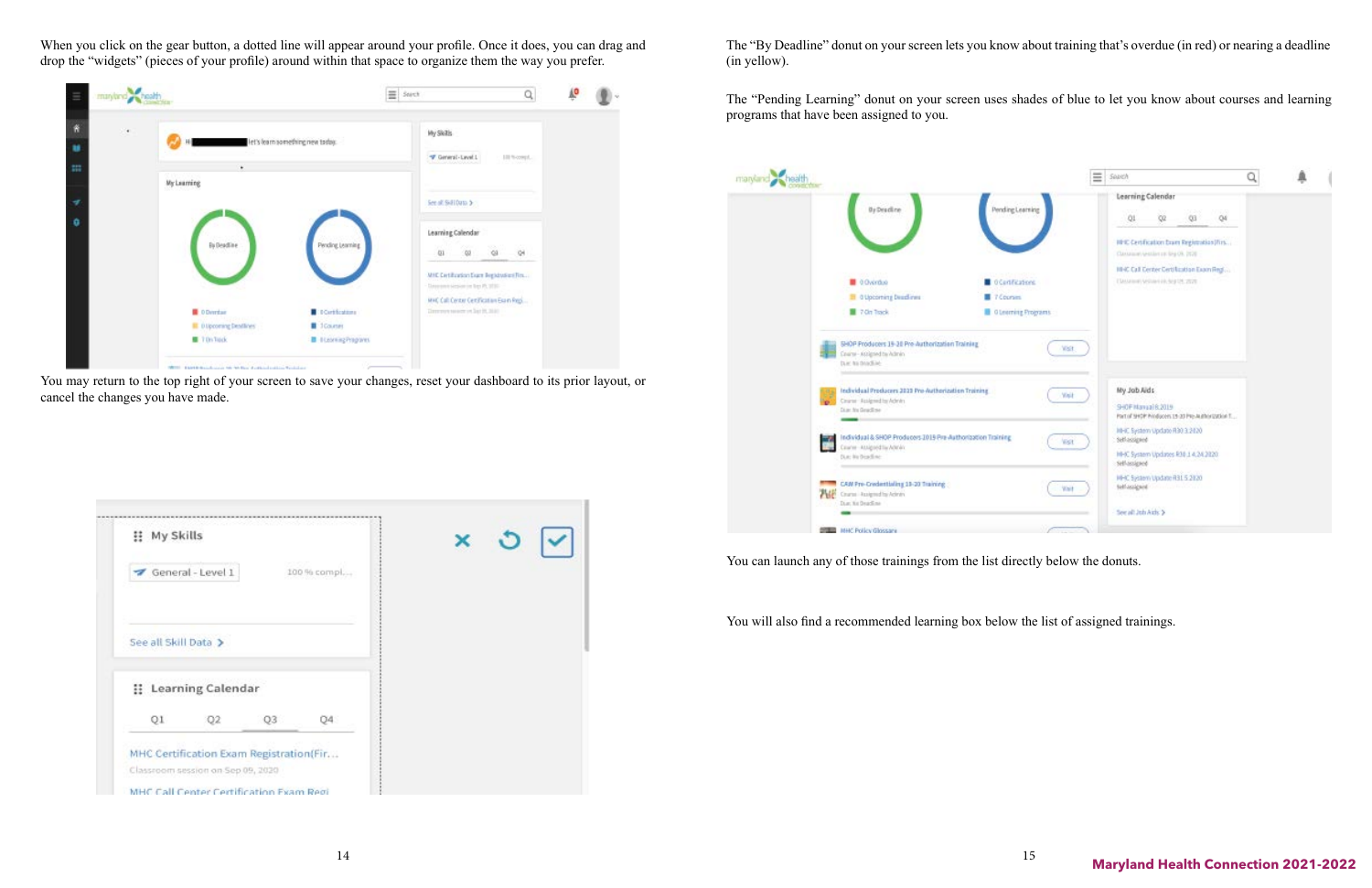To the right of the donuts, you will find a calendar of your learnings assignments. It is divided by quarter.

Beneath your calendar and across from your recommended training list, you will see the Job Aides widget. This is where you will find any job aides assigned to you.

| My Skills            |                                                                                                                          |                                   |             |  |
|----------------------|--------------------------------------------------------------------------------------------------------------------------|-----------------------------------|-------------|--|
| General - Level 1    |                                                                                                                          |                                   | 100 % compl |  |
| See all Skill Data > |                                                                                                                          |                                   |             |  |
|                      | Learning Calendar                                                                                                        |                                   |             |  |
| Q1                   | Q2                                                                                                                       | Q3                                | Q4          |  |
|                      | MHC Certification Exam Registration(Firs<br>Classroom session on Sep 09, 2020<br>MHC Call Center Certification Exam Regi | Classroom session on Sep 09, 2020 |             |  |

### **Maryland Health Connection 2021-2022**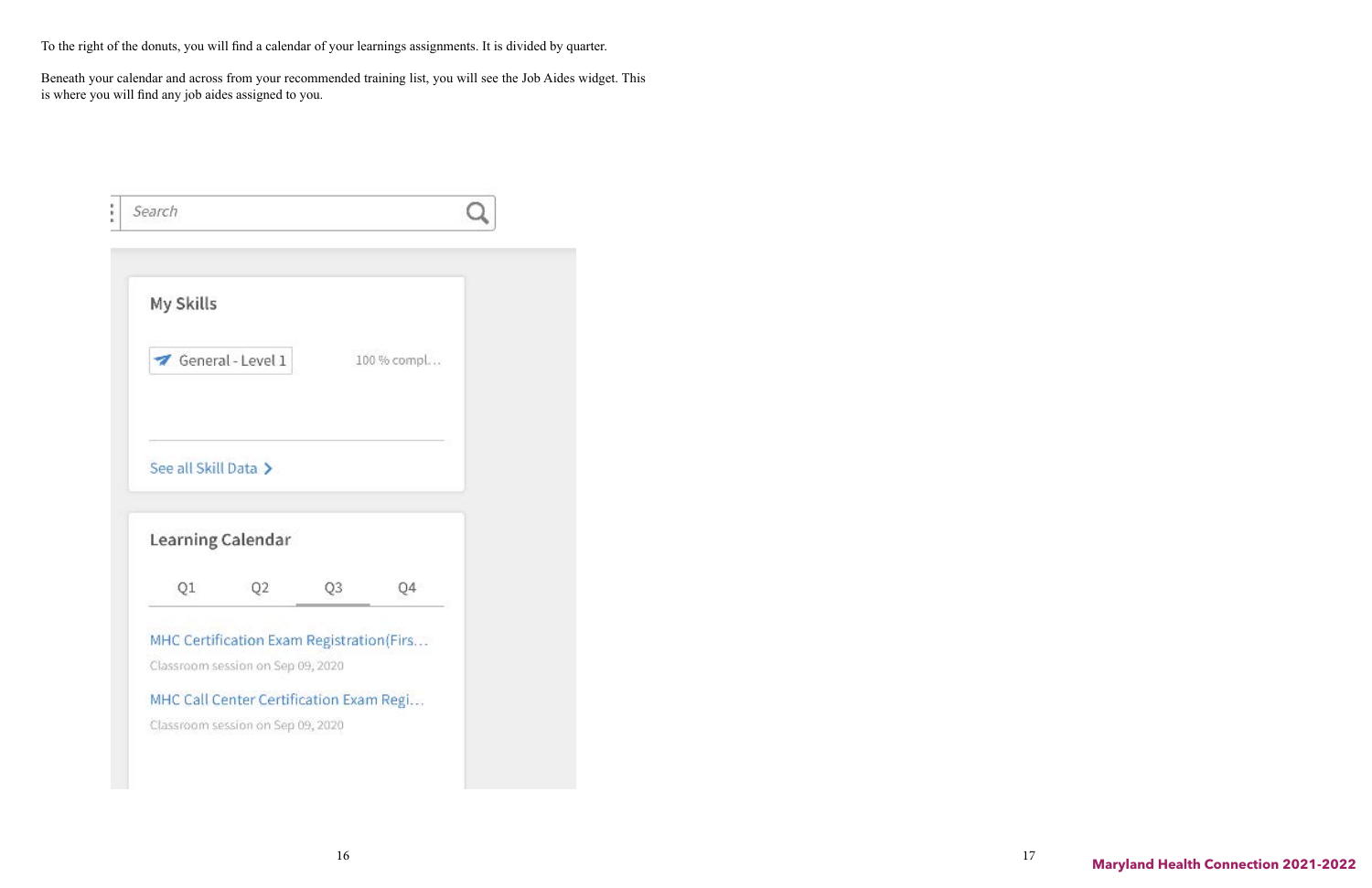<span id="page-9-0"></span>Once you start a course, it will appear in the player. This player adapts to fit different kind of content. It will also automatically guide you through all elements of your courses. Hover over screen playbar to pop up. There are several video controls you may use throughout the course that are featured in the red boxes below. Some of these features include, full screen mode, volume adjustment, pausing the video and many more.



Once you enter the player, a full screen button will be at bottom right.







see the notebook button. This button gives access to your notes panel, where you can type notes and Captivate Prime will save them for you.



Also located at the bottom left of your player is the table of contents button.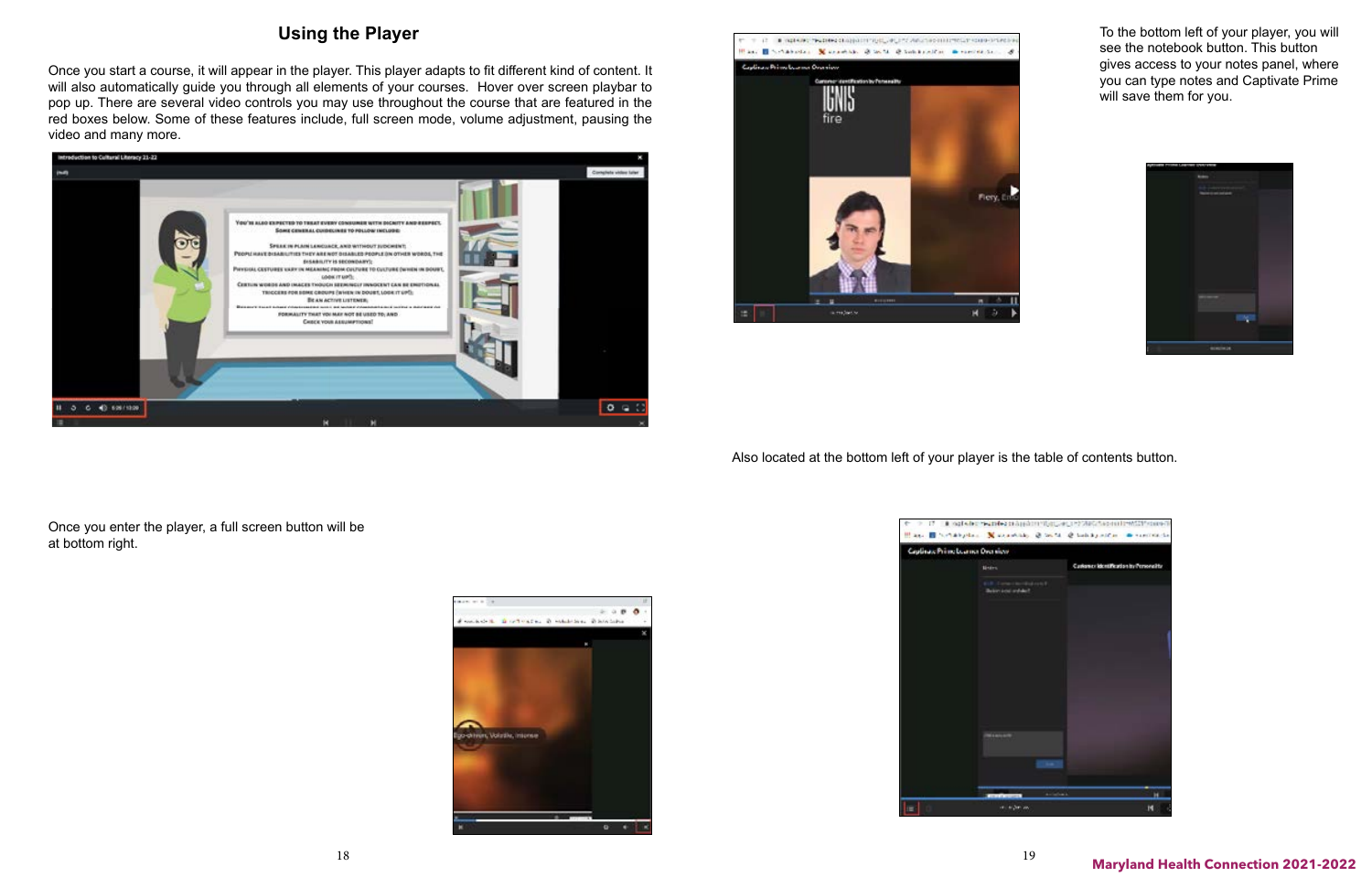During your course, there may be quizzes you will take through out. When you are prompted to complete a quiz, click the **Take Quiz Now** button shown in the red box below.



Below is an example of what a quiz will look like within the course.



Once you have selected an answer, hover over the pop up bar. A box will appear showing you how how many correct and incorrect answers you have. You may also view the answers you selected. If you are satisfied, click continue to complete the quiz.



After you finish, select the **complete video** button to indicate you have finished the video. This button is located in the top right corner.







Aftering selecting the complete video button, the course is now completed. You will see a prompt indicating to close your tab or head back to the course.